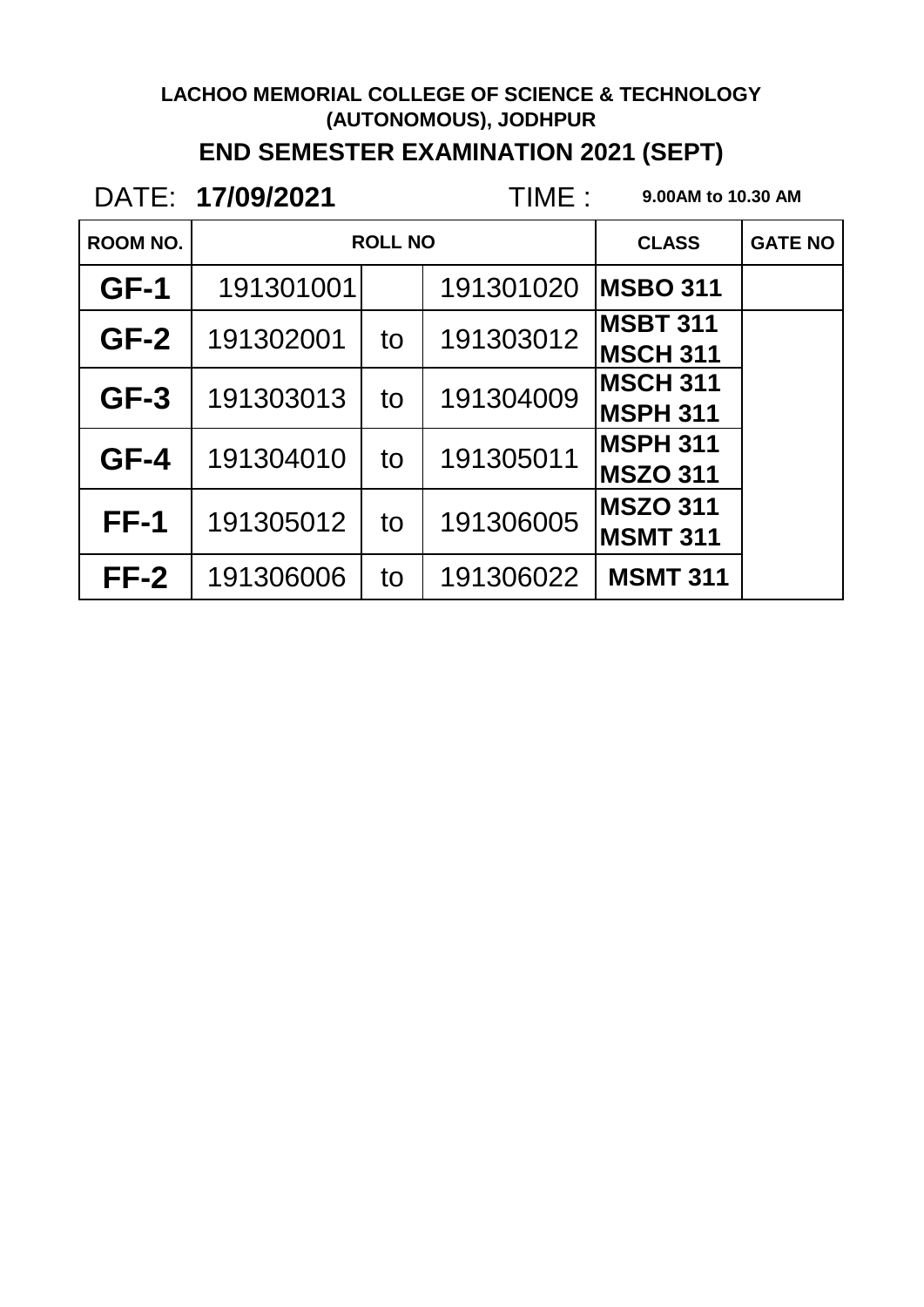**END SEMESTER EXAMINATION 2021 (SUMMER)**

|                | DATE 17/09/2021 | TIME:- 9:00 AM TO 12:00 NOON |           |  |
|----------------|-----------------|------------------------------|-----------|--|
| <b>ROOM NO</b> | $FF-3$          | <b>3JECT : BSCH 411</b>      |           |  |
| 191501001      | 191501006       | 191501012                    | 191501017 |  |
| 191501002      | 191501007       | 191501013                    | 191501018 |  |
| 191501003      | 191501008       | 191501014                    | 191501019 |  |
| 191501004      | 191501009       | 191501015                    | 191501020 |  |
| 191501005      | 191501011       | 191501016                    | 191501021 |  |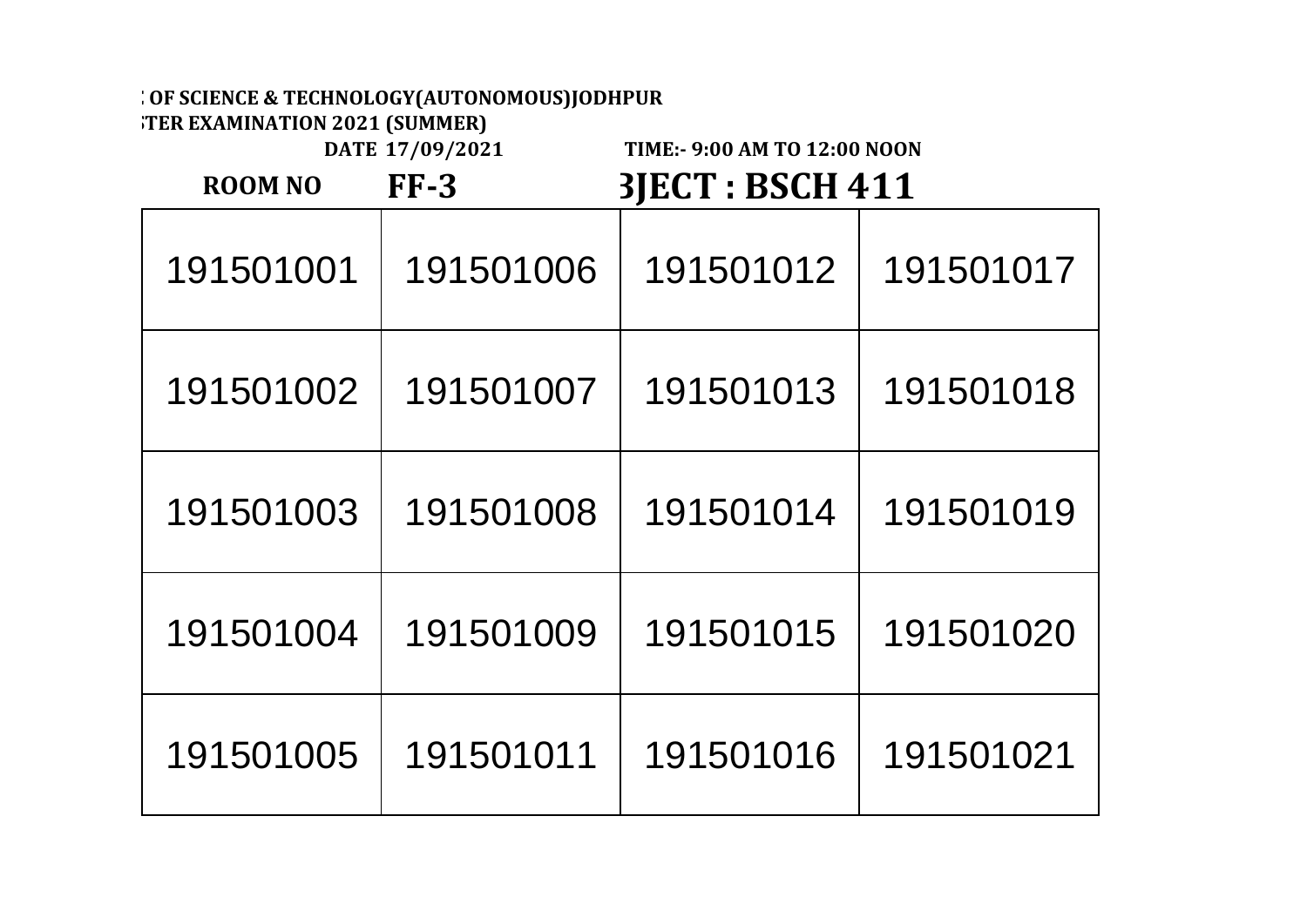**FER EXAMINATION 2021 (SUMMER)**<br>DATE 17/09/2021

**DATE 17/09/2021 TIME:- 9:00 AM TO 12:00 NOON**  $R_{\text{OOLALO}}$  **FF**  $\boldsymbol{A}$ CUBIECT **BCCH 444** 

| <b>KUUM NU</b> | r F-4     |           | SUBJECI : BSCH 411 |
|----------------|-----------|-----------|--------------------|
| 191501022      | 191501027 | 191501032 | 191501037          |
| 191501023      | 191501028 | 191501033 | 191501038          |
| 191501024      | 191501029 | 191501034 | 191501039          |
| 191501025      | 191501030 | 191501035 | 191501040          |
| 191501026      | 191501031 | 191501036 | 191501041          |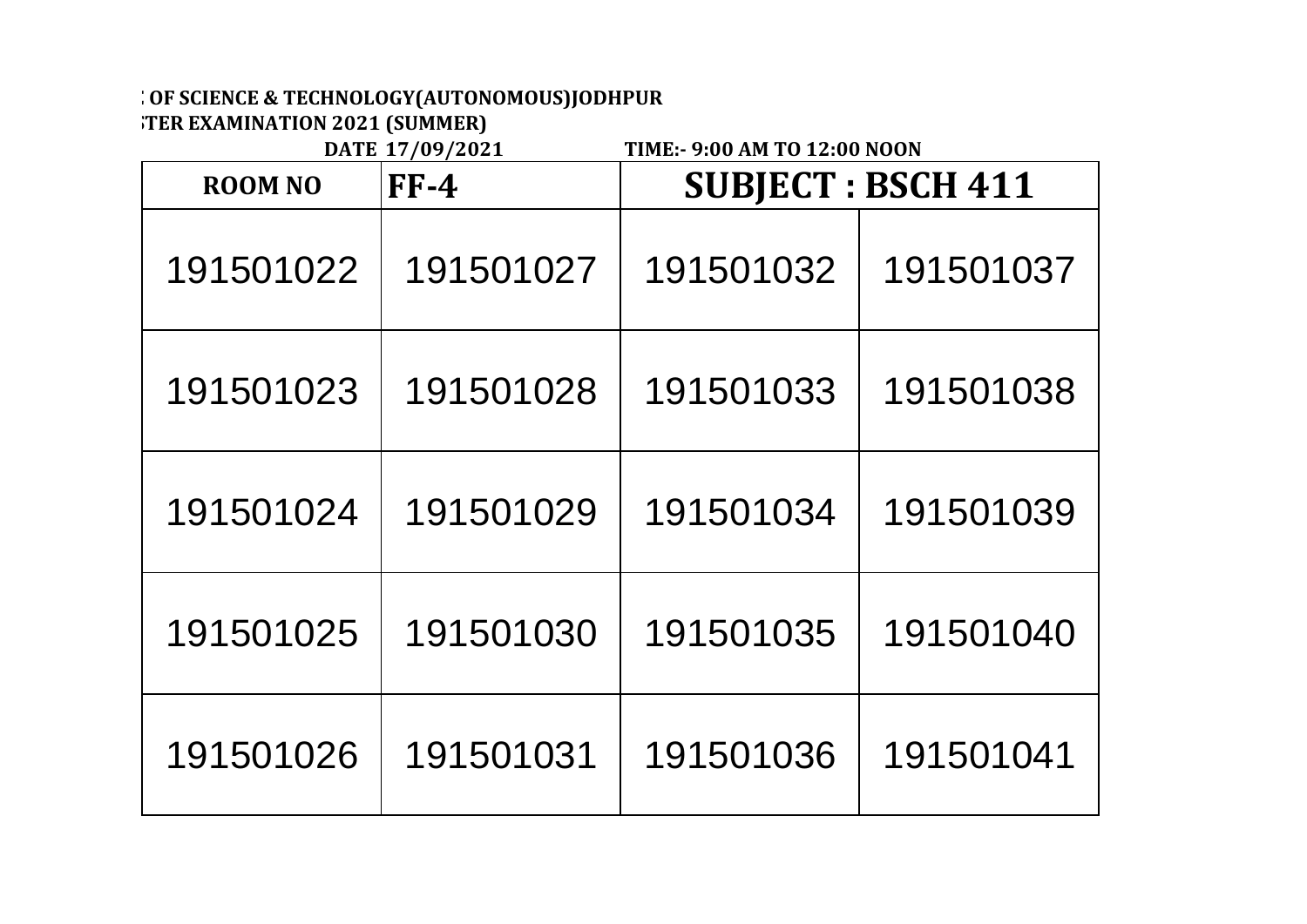**FER EXAMINATION 2021 (SUMMER)**<br>DATE 17/09/2021

| <b>ROOM NO</b> | DIIIL 1770774041<br>$FF-5$ |           | <b>SUBJECT : BSCH 411</b> |
|----------------|----------------------------|-----------|---------------------------|
| 191501042      | 191501047                  | 191501053 |                           |
| 191501043      | 191501049                  | 191501054 |                           |
| 191501044      | 191501050                  | 191501055 |                           |
| 191501045      | 191501051                  | 191501056 |                           |
| 191501046      | 191501052                  | 191501057 |                           |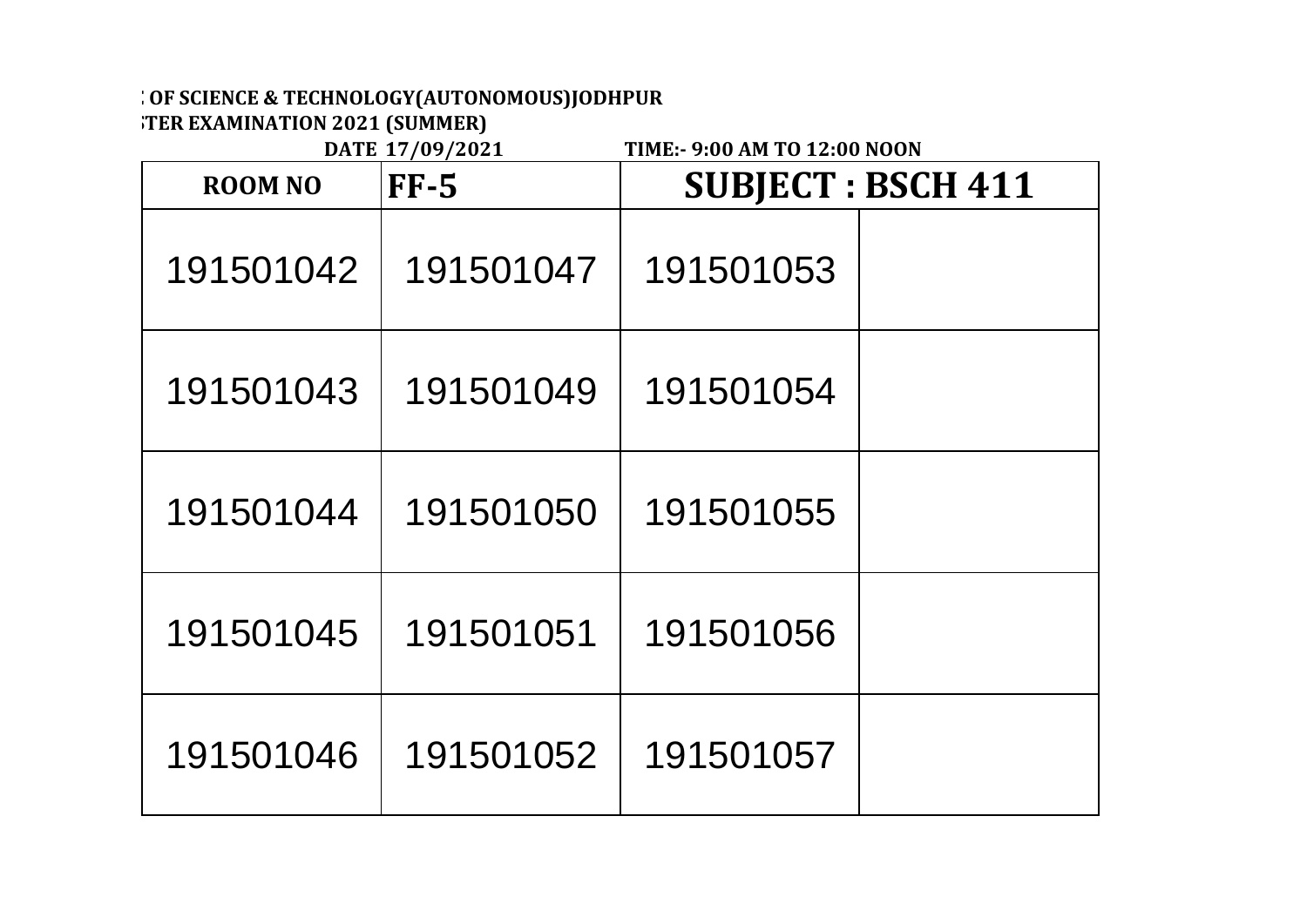**END SEMESTER EXAMINATION 2021 (SUMMER)**

|                | DATE 17/09/2021<br>TIME:- 9:00 AM TO 12:00 NOON |                           |           |  |  |
|----------------|-------------------------------------------------|---------------------------|-----------|--|--|
| <b>ROOM NO</b> | $FF-7$                                          | <b>SUBJECT : BSCH 411</b> |           |  |  |
| 191501102      | 191501107                                       | 191501114                 | 191502004 |  |  |
| 191501103      | 191501109                                       | 191501115                 | 191502005 |  |  |
| 191501104      | 191501110                                       | 191502001                 | 191502006 |  |  |
| 191501105      | 191501111                                       | 191502002                 | 191502007 |  |  |
| 191501106      | 191501112                                       | 191502003                 | 191502008 |  |  |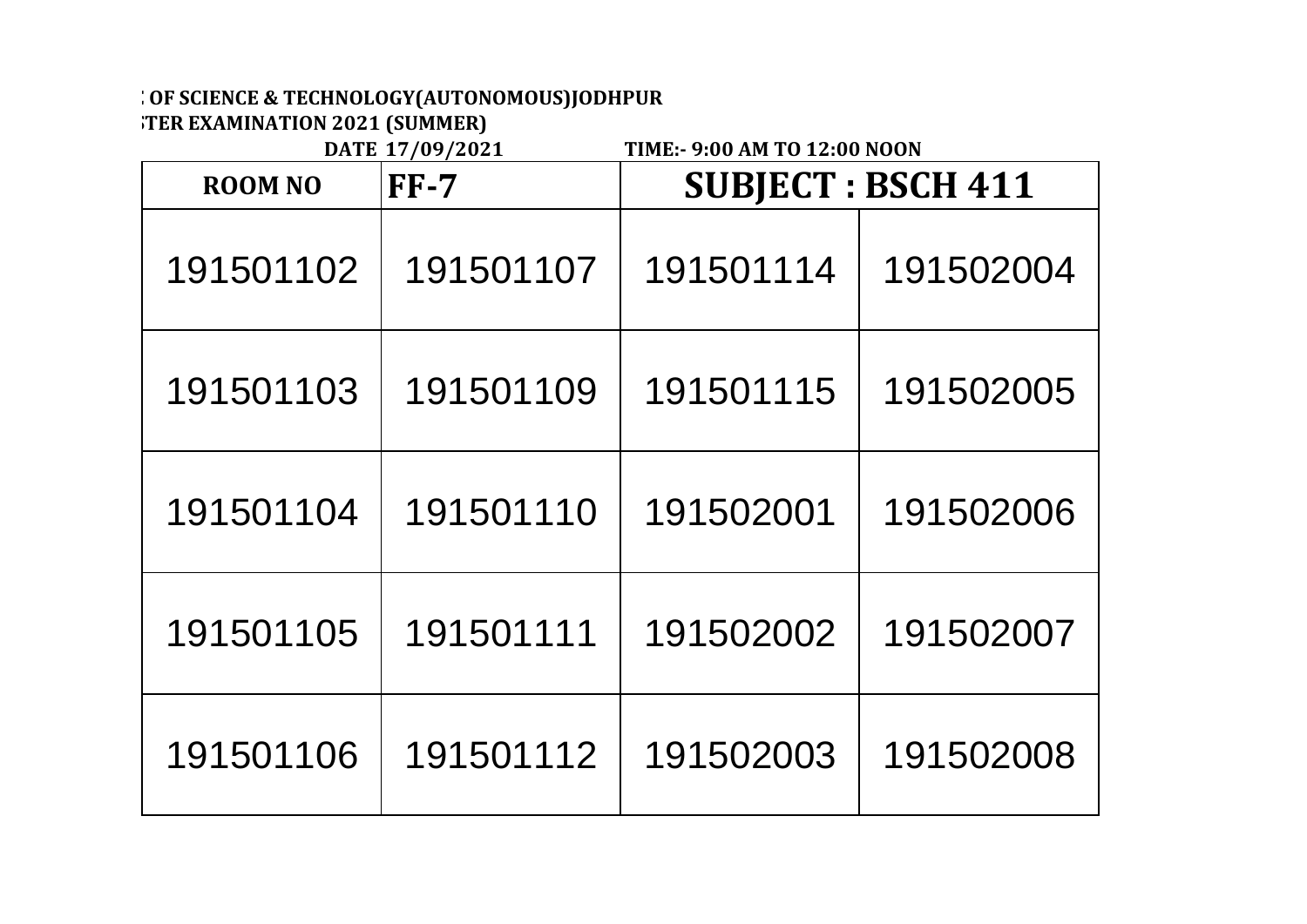**FER EXAMINATION 2021 (SUMMER)**<br>DATE 17/09/2021

| <b>ROOM NO</b> | $\frac{1}{2}$<br><b>FF-8</b> |           | <b>SUBJECT : BSCH 411</b> |
|----------------|------------------------------|-----------|---------------------------|
| 191502009      | 191502014                    | 191503004 | 191503009                 |
| 191502010      | 191502015                    | 191503005 | 191503010                 |
| 191502011      | 191503001                    | 191503006 | 191503011                 |
| 191502012      | 191503002                    | 191503007 | 191503012                 |
| 191502013      | 191503003                    | 191503008 | 191503013                 |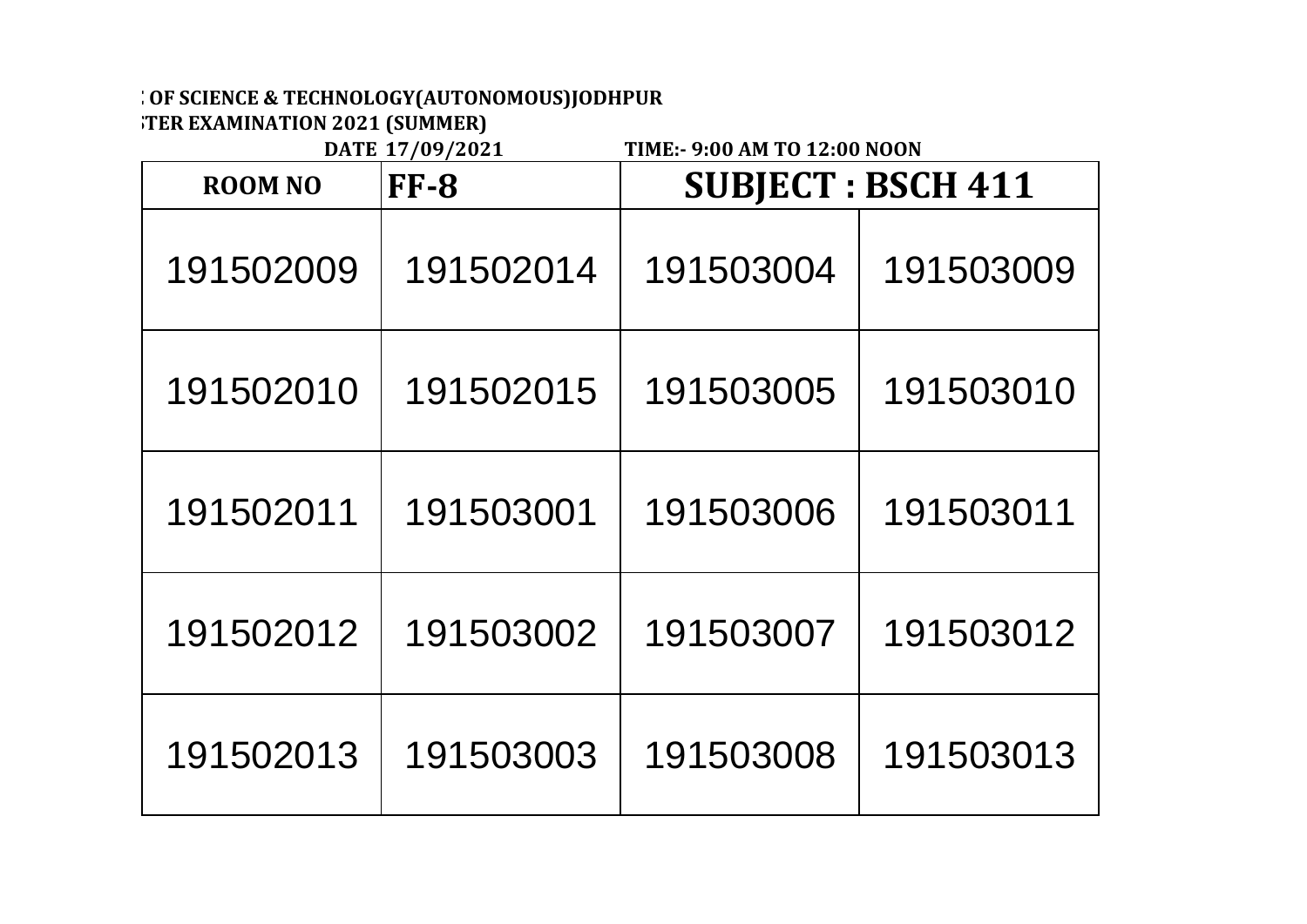**FER EXAMINATION 2021 (SUMMER)**<br>DATE 17/09/2021

| <b>ROOM NO</b> | DIIIL 1770774041<br><b>FF-10</b> |           | <b>SUBJECT: BSCH 411</b> |
|----------------|----------------------------------|-----------|--------------------------|
| 191503014      | 191503020                        | 191503025 | 191503030                |
| 191503015      | 191503021                        | 191503026 | 191503031                |
| 191503017      | 191503022                        | 191503027 | 191503032                |
| 191503018      | 191503023                        | 191503028 | 191503033                |
| 191503019      | 191503024                        | 191503029 | 191503034                |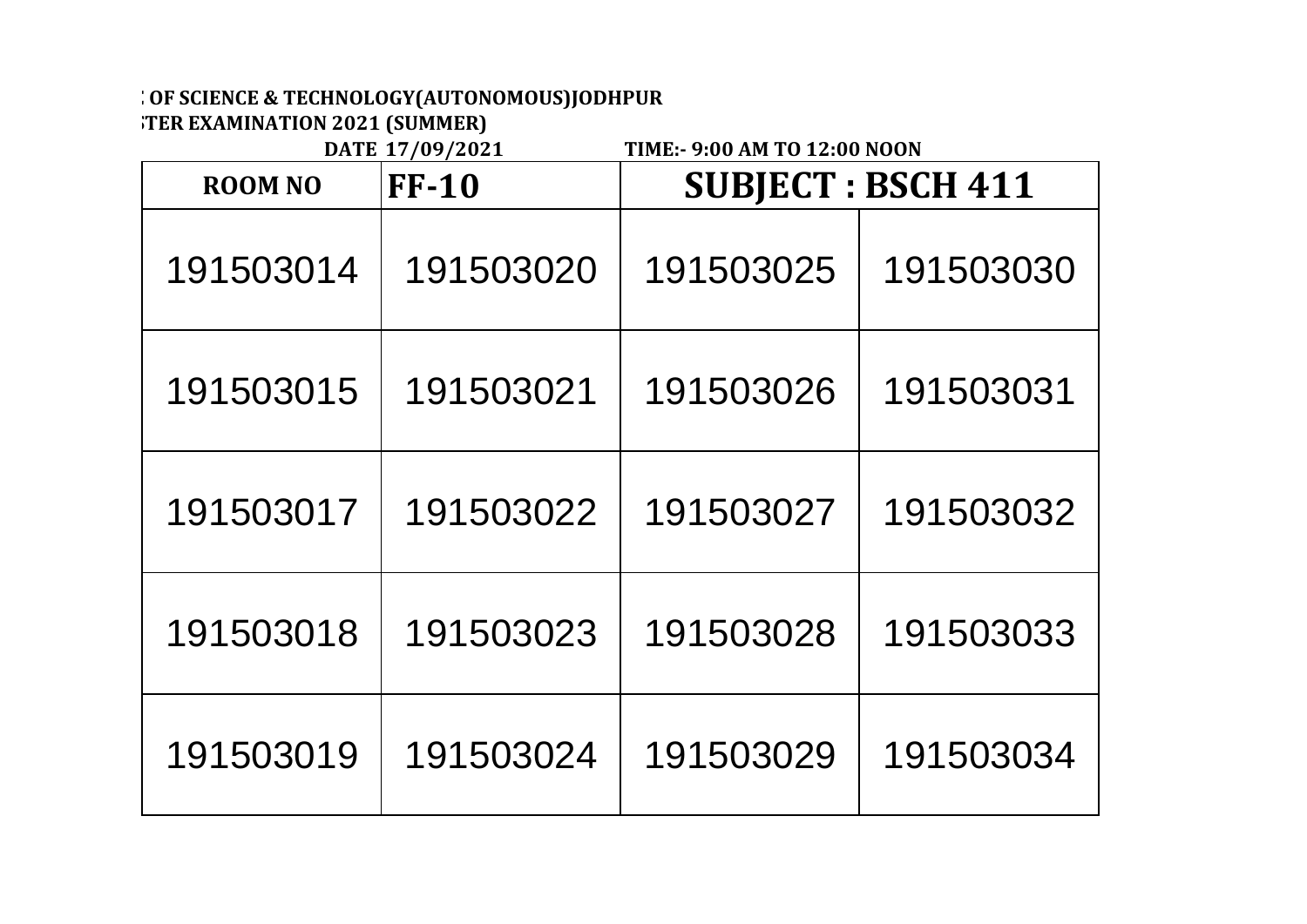**FER EXAMINATION 2021 (SUMMER)**<br>DATE 17/09/2021

| <b>ROOM NO</b> | P(1111111)<br>$GF-6$ |           | <b>SUBJECT : BSCH 411</b> |
|----------------|----------------------|-----------|---------------------------|
| 191503035      | 191503040            | 191504002 | 191504007                 |
| 191503036      | 191503041            | 191504003 | 191504008                 |
| 191503037      | 191503042            | 191504004 | 191504009                 |
| 191503038      | 191503043            | 191504005 | 191504010                 |
| 191503039      | 191504001            | 191504006 | 191504011                 |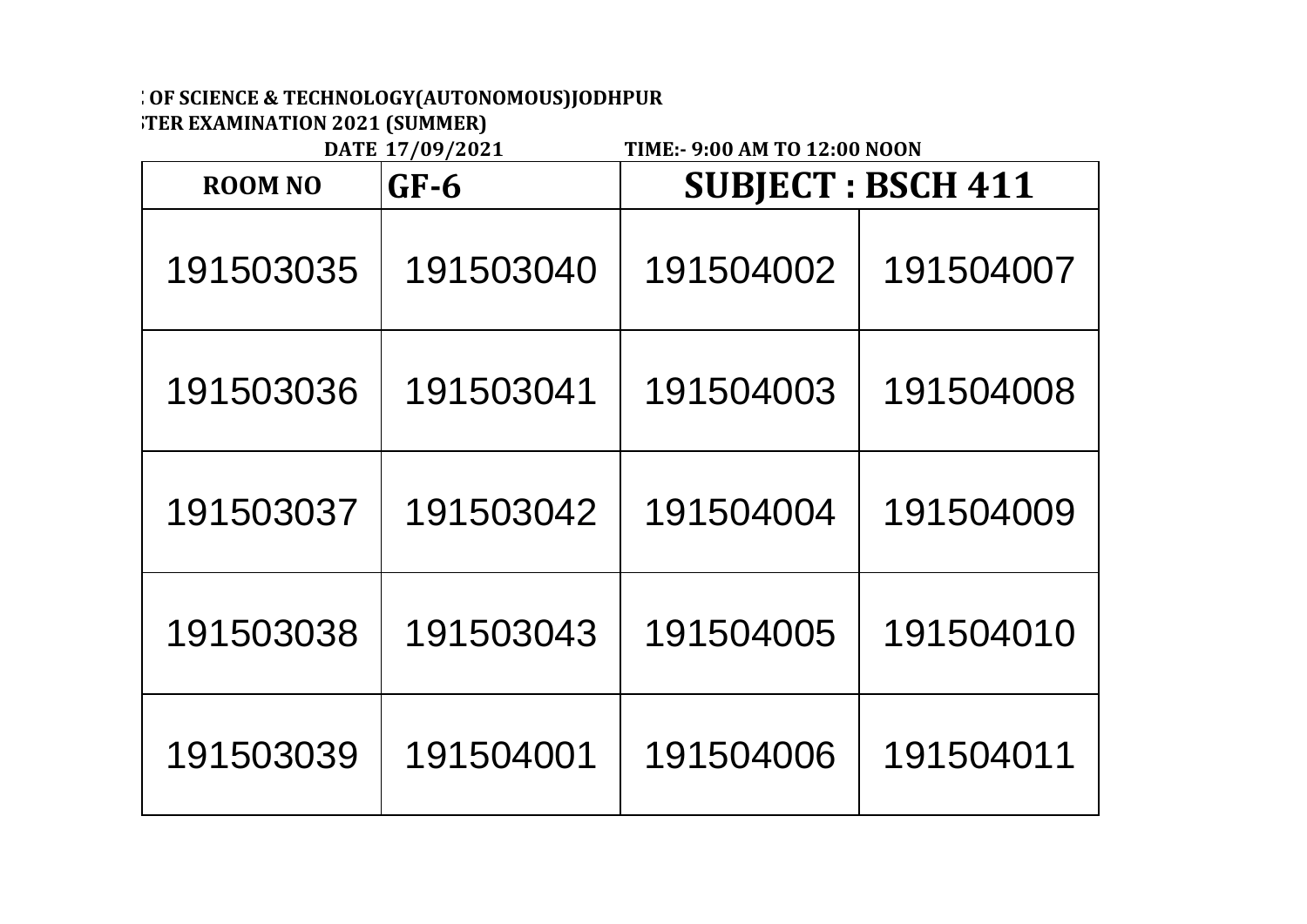**FER EXAMINATION 2021 (SUMMER)**<br>DATE 17/09/2021

| <b>ROOM NO</b> | P(1111111)<br>$GF-8$ |           | <b>SUBJECT: BSCH 411</b> |
|----------------|----------------------|-----------|--------------------------|
| 191504012      | 191504018            | 191504023 | 191504029                |
| 191504013      | 191504019            | 191504024 | 191504030                |
| 191504014      | 191504020            | 191504025 | 191504031                |
| 191504016      | 191504021            | 191504027 | 191504032                |
| 191504017      | 191504022            | 191504028 | 191504033                |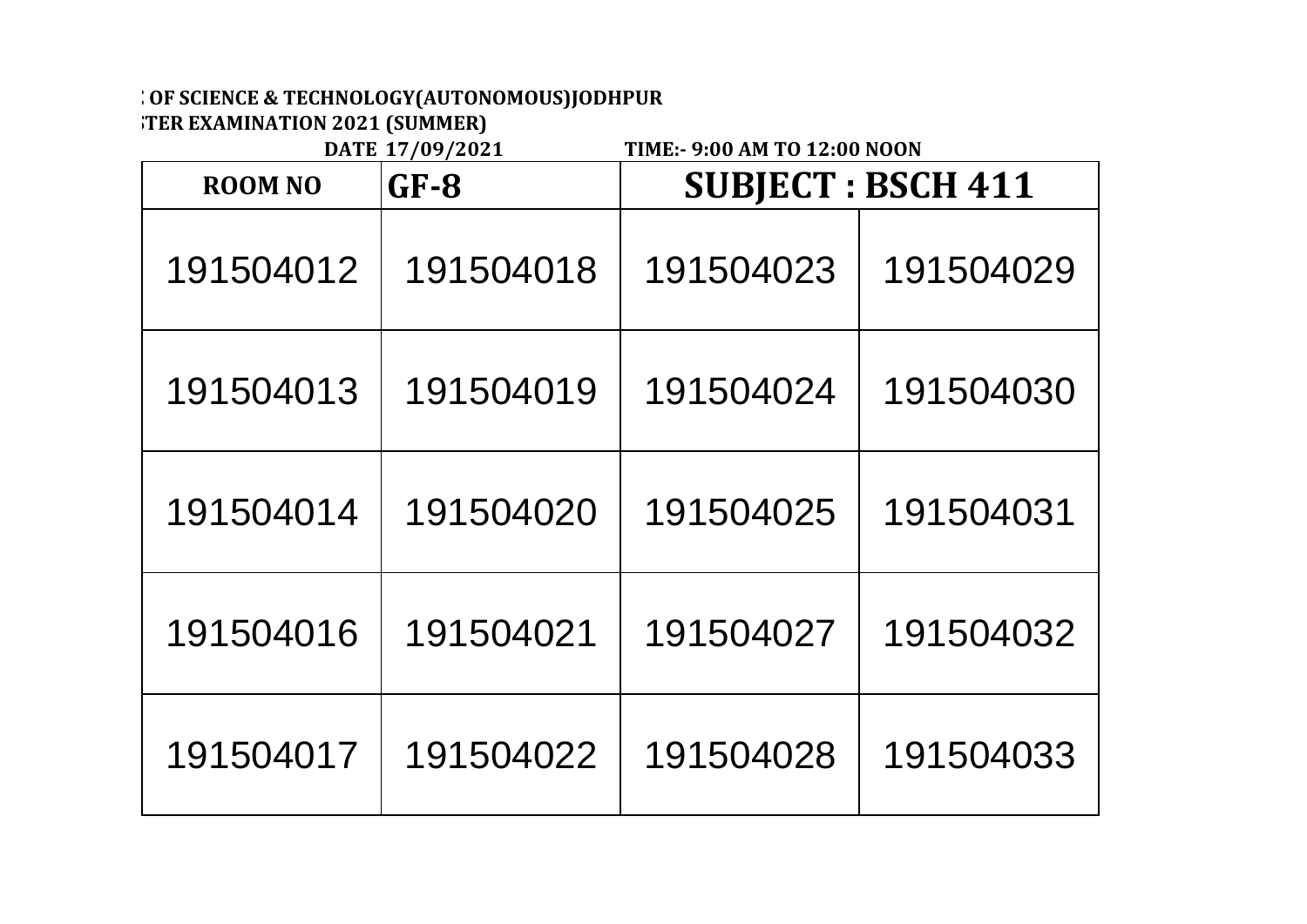**END SEMESTER EXAMINATION 2021 (SUMMER)**

|                | DATE 17/09/2021<br>TIME: - 9:00 AM TO 12:00 NOON |           |                           |  |  |
|----------------|--------------------------------------------------|-----------|---------------------------|--|--|
| <b>ROOM NO</b> | $SF-1$                                           |           | <b>SUBJECT : BSCH 411</b> |  |  |
| 191504034      | 191504039                                        | 191504043 |                           |  |  |
| 191504036      | 191504040                                        | 191504044 |                           |  |  |
| 191504037      | 191504041                                        | 191504045 |                           |  |  |
| 191504038      | 191504042                                        | 191504046 |                           |  |  |
|                |                                                  |           |                           |  |  |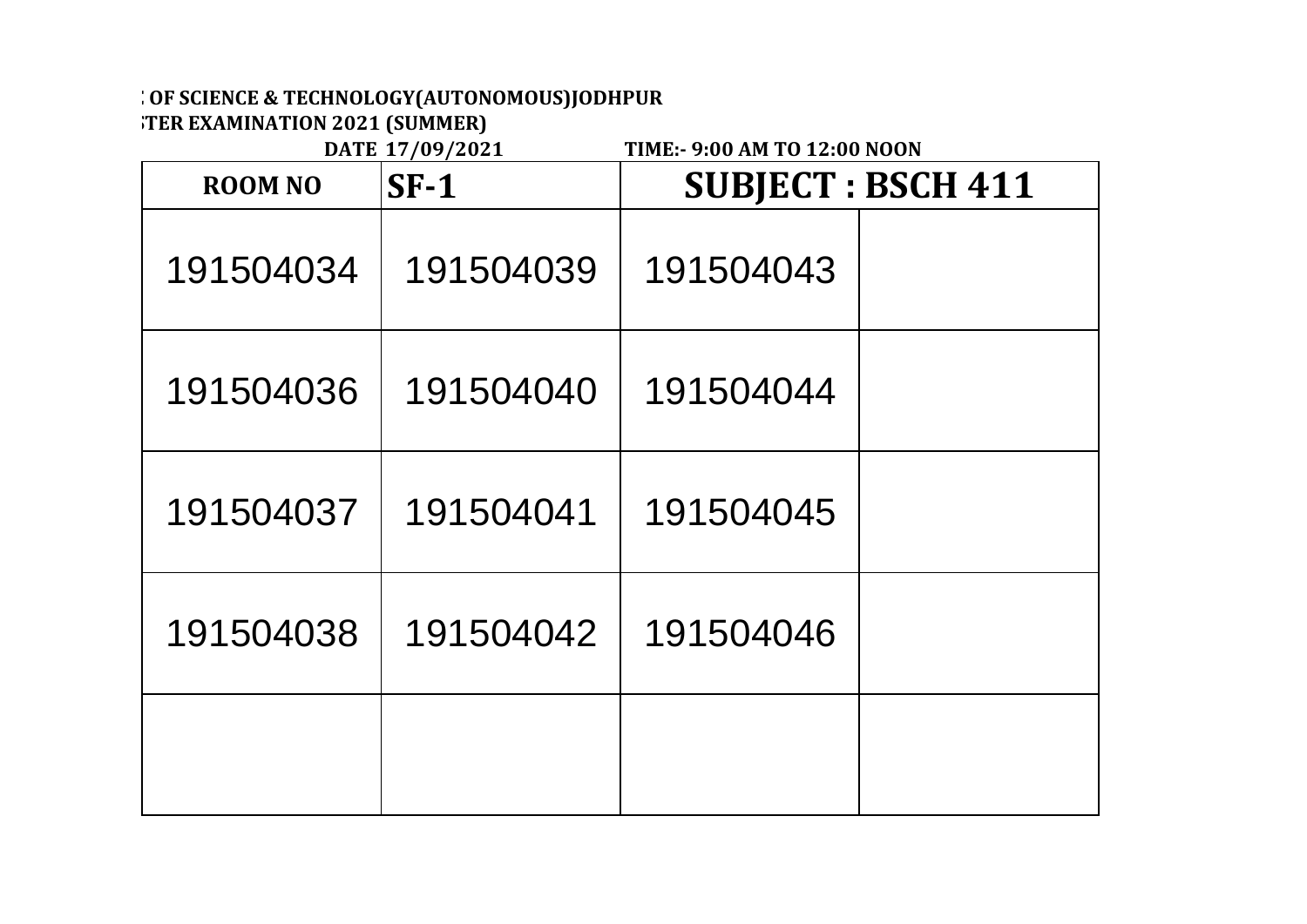**FER EXAMINATION 2021 (SUMMER)**<br>DATE 17/09/2021

| <b>ROOM NO</b> | DIIIU 1770774041<br>$SF-2$ | <b>SUBJECT: BSCH 411</b> |  |
|----------------|----------------------------|--------------------------|--|
| 191504047      | 191504051                  | 191504055                |  |
| 191504048      | 191504052                  | 191504056                |  |
| 191504049      | 191504053                  | 191504057                |  |
| 191504050      | 191504054                  | 191504059                |  |
|                |                            |                          |  |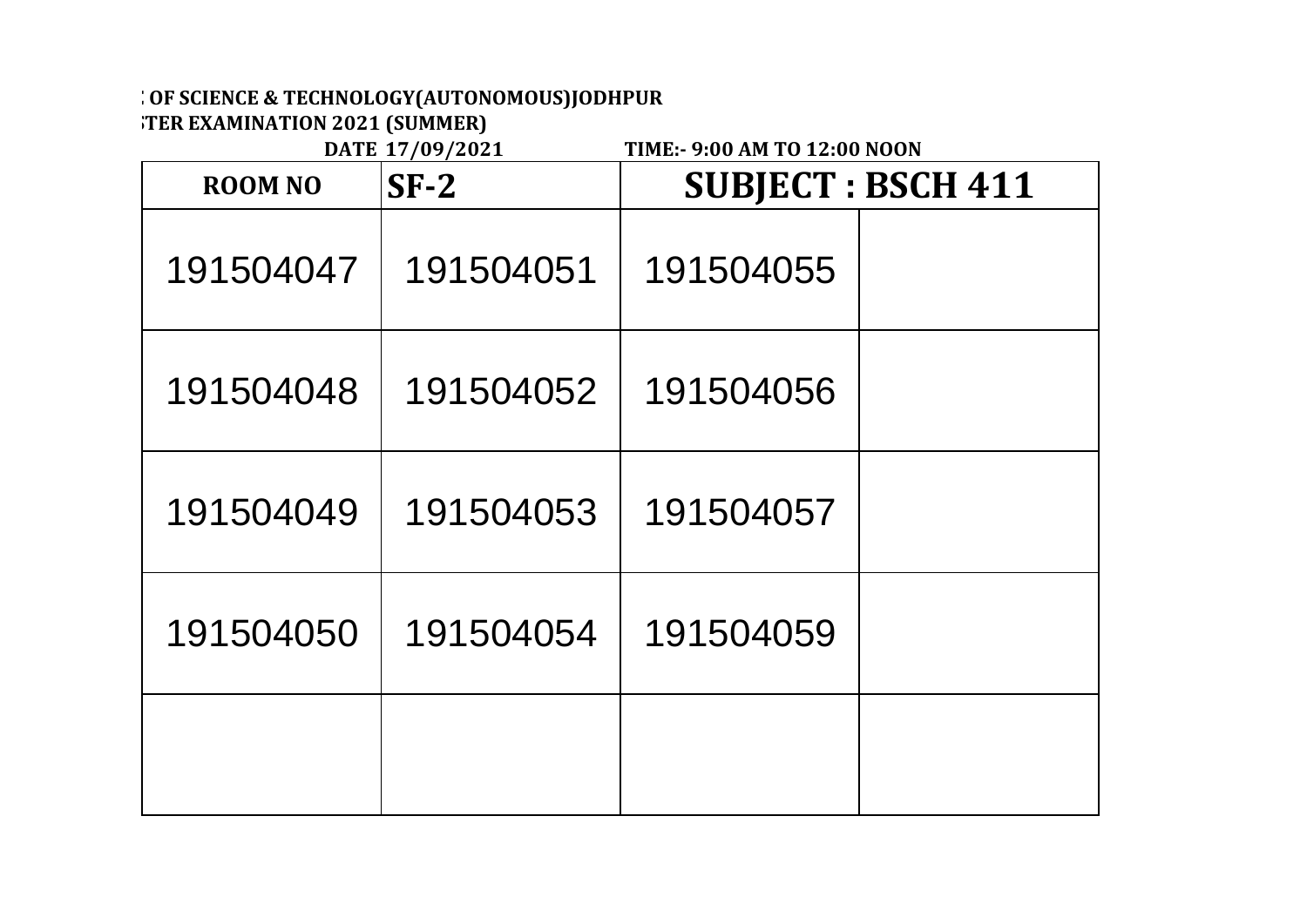**FER EXAMINATION 2021 (SUMMER)**<br>DATE 17/09/2021

| <b>ROOM NO</b> | $SF-3$    | <b>SUBJECT : BSCH 411</b> |           |
|----------------|-----------|---------------------------|-----------|
| 191504060      | 191504066 | 191504071                 | 191504076 |
| 191504061      | 191504067 | 191504072                 | 191504077 |
| 191504062      | 191504068 | 191504073                 | 191504078 |
| 191504063      | 191504069 | 191504074                 | 191504079 |
| 191504065      | 191504070 | 191504075                 | 191504080 |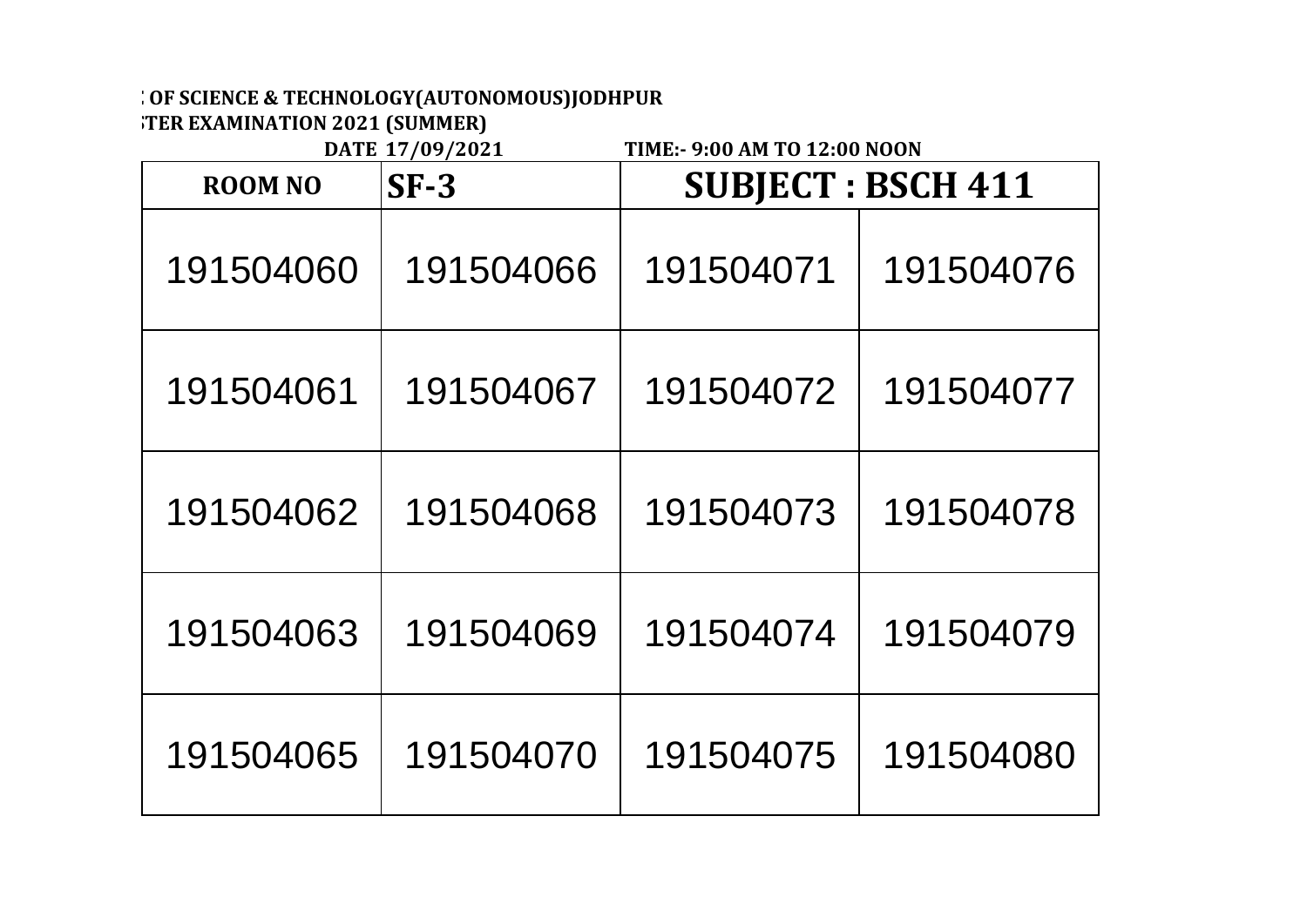**END SEMESTER EXAMINATION 2021 (SUMMER)**

| DATE 17/09/2021<br>TIME:- 9:00 AM TO 12:00 NOON |           |           |                           |
|-------------------------------------------------|-----------|-----------|---------------------------|
| <b>ROOM NO</b>                                  | $SF-4$    |           | <b>SUBJECT : BSCH 411</b> |
| 191504081                                       | 191504086 | 191504091 |                           |
| 191504082                                       | 191504087 | 191504092 |                           |
| 191504083                                       | 191504088 | 191504094 |                           |
| 191504084                                       | 191504089 | 191504095 |                           |
| 191504085                                       | 191504090 | 191504096 |                           |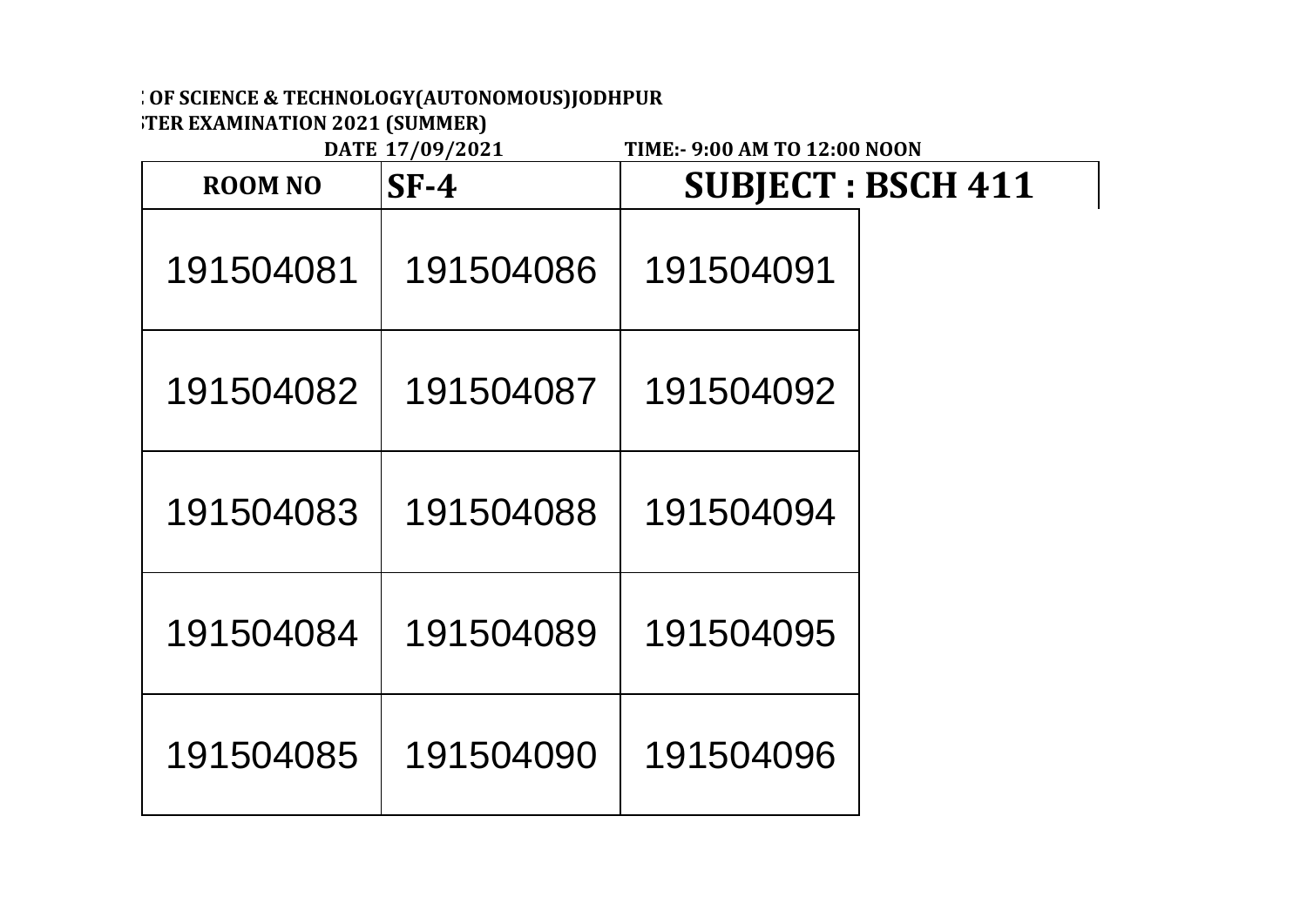**END SEMESTER EXAMINATION 2021 (SUMMER)**

| DATE 17/09/2021<br>TIME:- 9:00 AM TO 12:00 NOON |           |                          |  |
|-------------------------------------------------|-----------|--------------------------|--|
| <b>ROOM NO</b>                                  | $GF-5$    | <b>SUBJECT: BSCH 411</b> |  |
| 191504097                                       | 191504101 | 191504105                |  |
| 191504098                                       | 191504102 | 191504106                |  |
| 191504099                                       | 191504103 | 191504107                |  |
| 191504100                                       | 191504104 | 191504108                |  |
|                                                 |           |                          |  |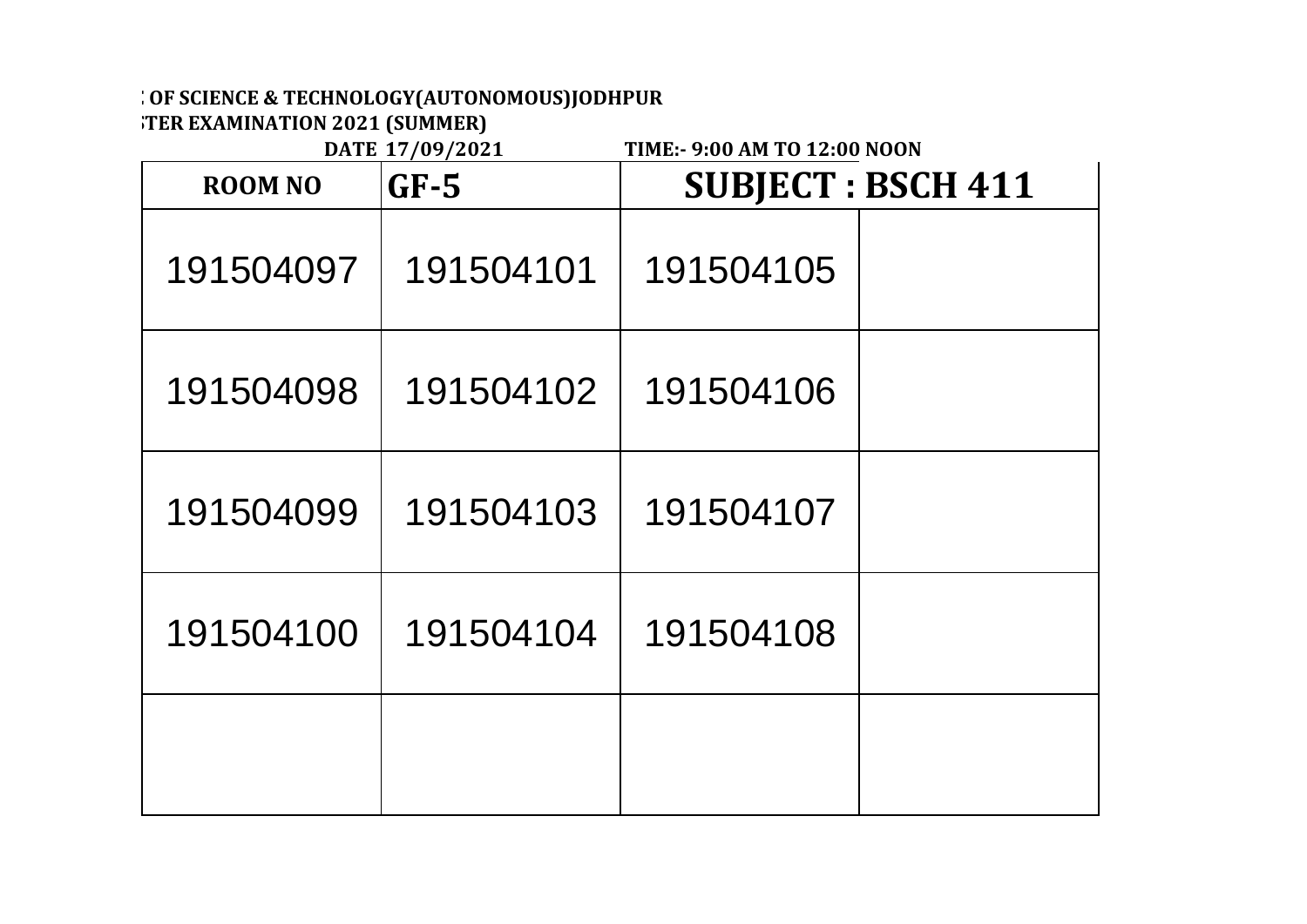**FIER EXAMINATION 2021 (SUMMER)** 

| <b>ROOM NO</b> | <b>PHY LAB-2</b> | <b>SUBJECT: BSCH 411</b> |  |
|----------------|------------------|--------------------------|--|
| 191504109      | 191504114        | 191504119                |  |
| 191504110      | 191504115        | 191504120                |  |
| 191504111      | 191504116        | 191504121                |  |
| 191504112      | 191504117        | 191504122                |  |
| 191504113      | 191504118        | 191504123                |  |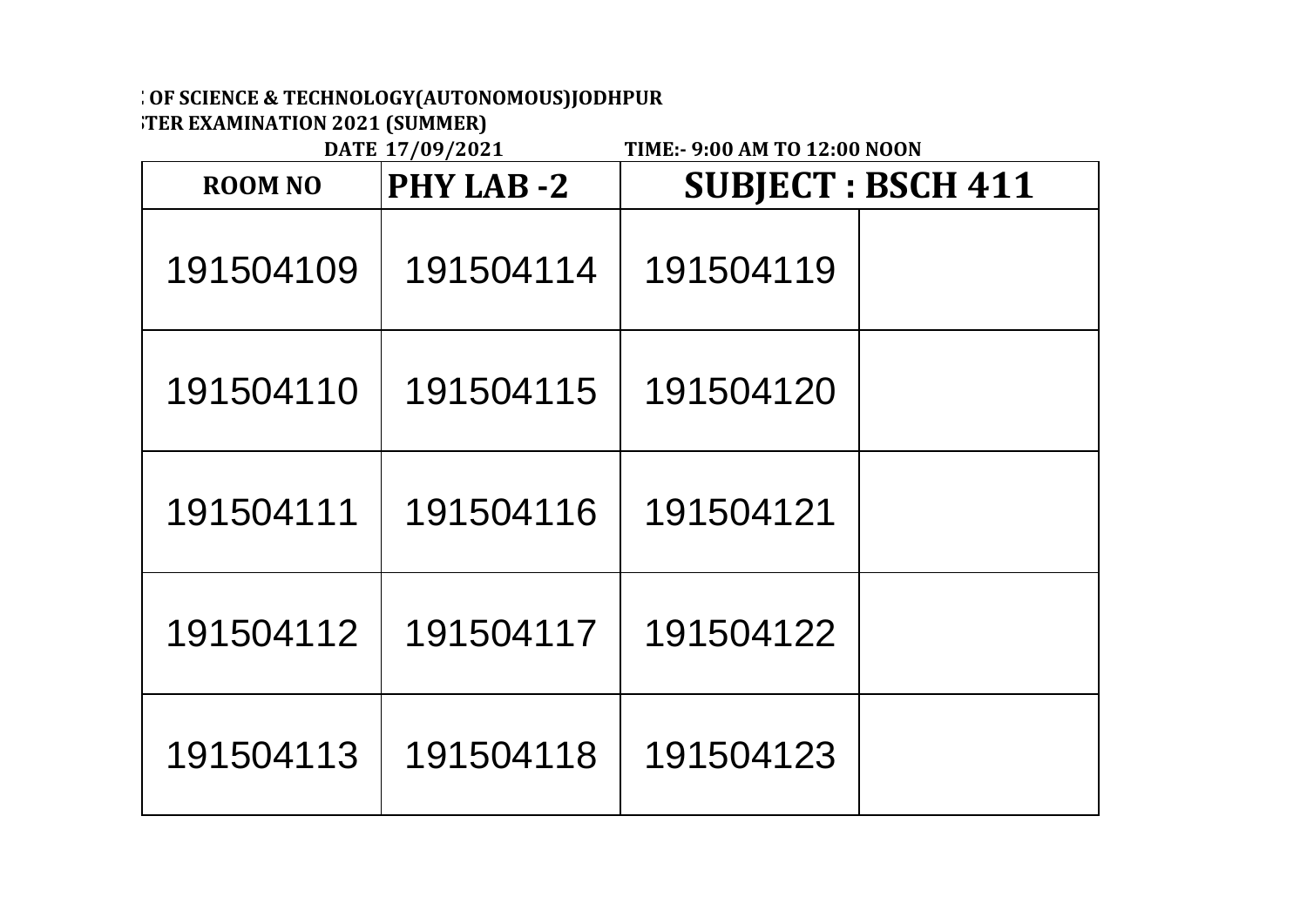**FIER EXAMINATION 2021 (SUMMER)** 

| <b>ROOM NO</b> | <b>BOT LAB</b> | <b>SUBJECT : BSCH 411</b> |  |
|----------------|----------------|---------------------------|--|
| 191504124      | 191504129      | 191504135                 |  |
| 191504125      | 191504130      | 191504136                 |  |
| 191504126      | 191504131      | 191504138                 |  |
| 191504127      | 191504132      | 191504139                 |  |
| 191504128      | 191504134      | 191504140                 |  |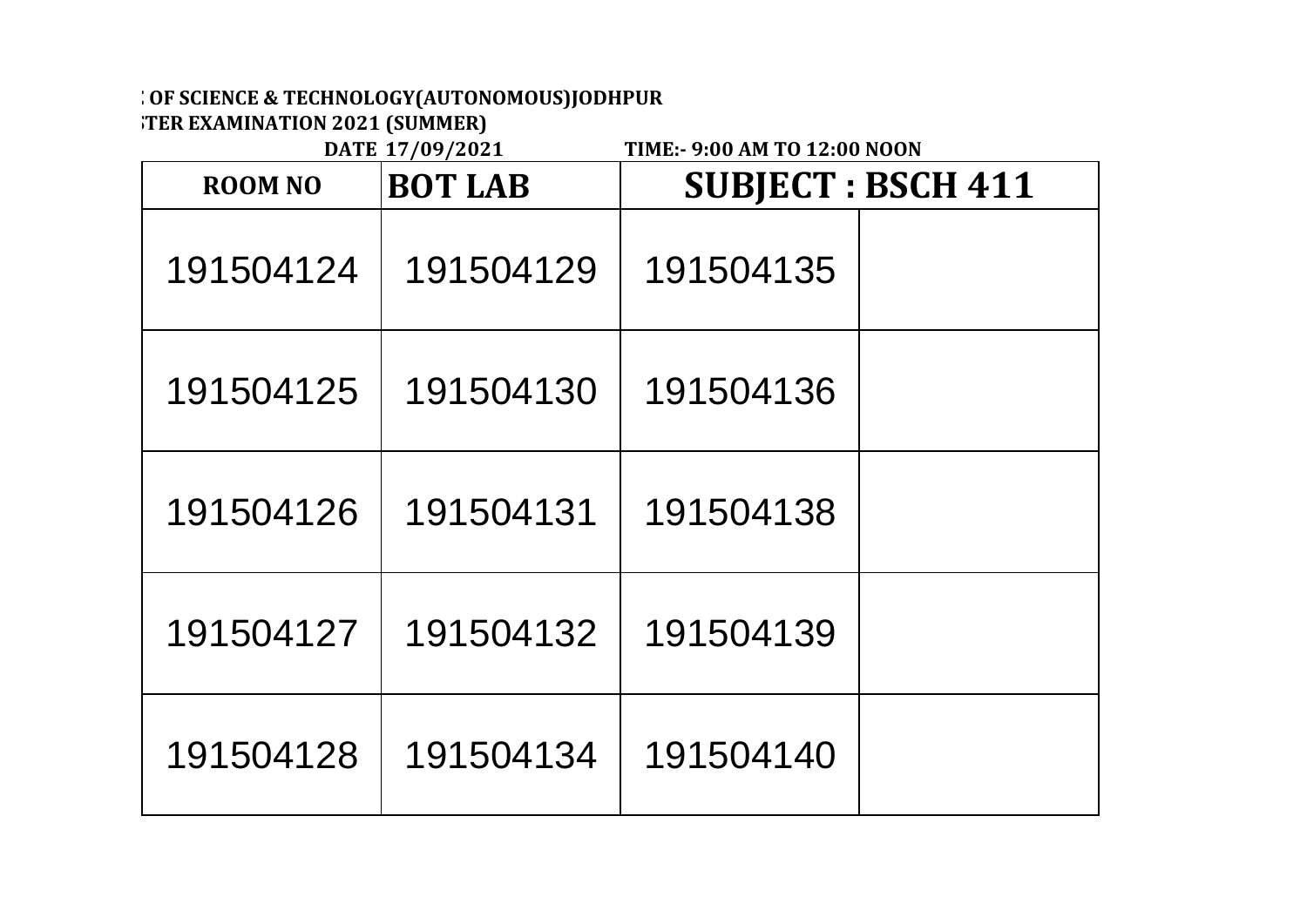**FER EXAMINATION 2021 (SUMMER)**<br>DATE 17/09/2021

| <b>ROOM NO</b> | <b>BIT LAB</b> |           | <b>SUBJECT : BSCH 411</b> |
|----------------|----------------|-----------|---------------------------|
| 191504141      | 191504147      | 191504152 |                           |
| 191504142      | 191504148      | 191504153 |                           |
| 191504143      | 191504149      | 191504155 |                           |
| 191504144      | 191504150      | 191504156 |                           |
| 191504146      | 191504151      | 191504157 |                           |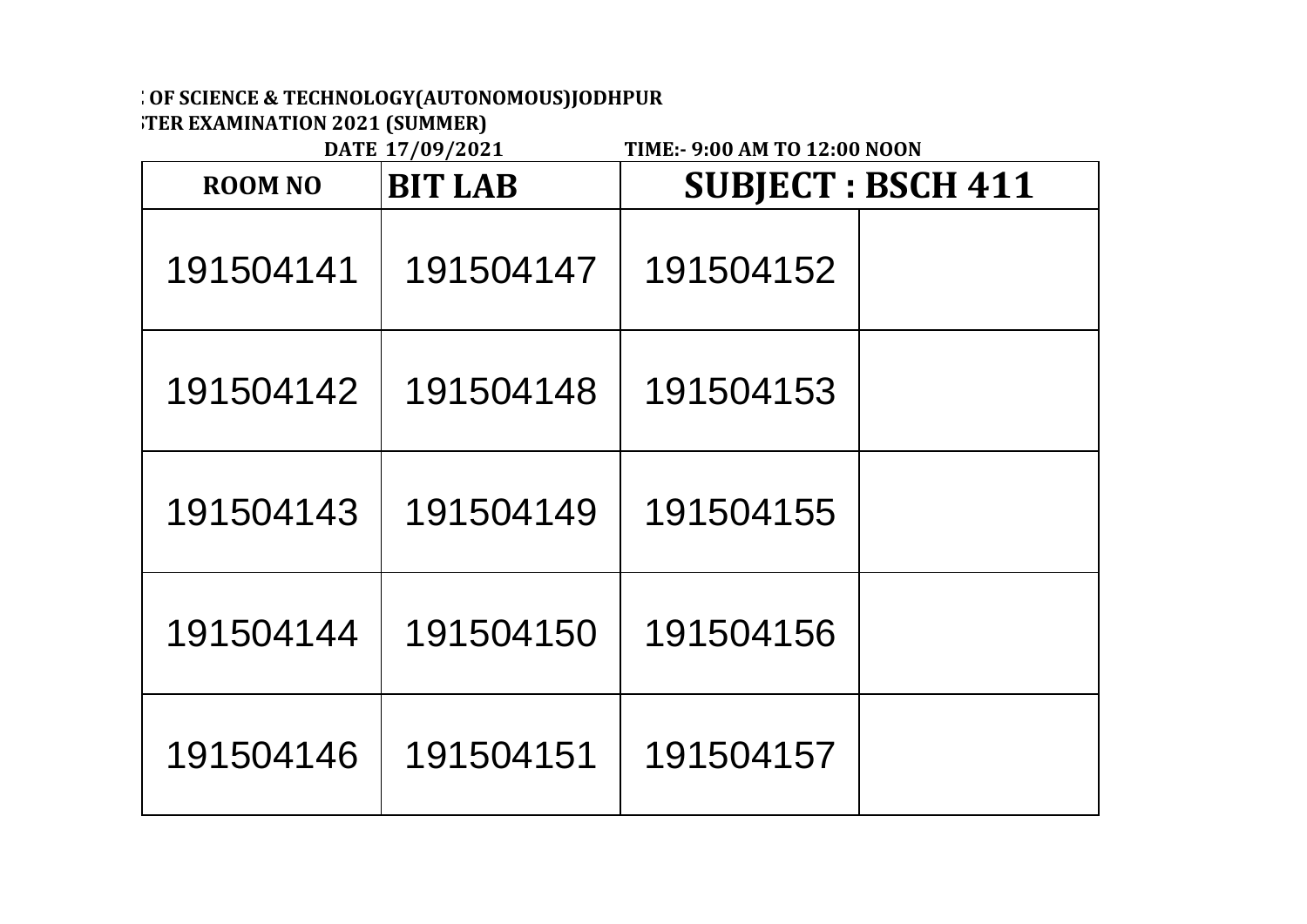**FER EXAMINATION 2021 (SUMMER)**<br>DATE 17/09/2021

| <b>ROOM NO</b> | <b>PT LAB</b> |           | <b>SUBJECT : BSCH 411</b> |
|----------------|---------------|-----------|---------------------------|
| 191504158      | 191504164     | 191512004 |                           |
| 191504159      | 191504165     | 191512005 |                           |
| 191504160      | 191511001     | 191512006 |                           |
| 191504161      | 191512001     | 191512007 |                           |
| 191504162      | 191512002     | 191512008 |                           |
| 191504163      | 191512003     | 191512009 |                           |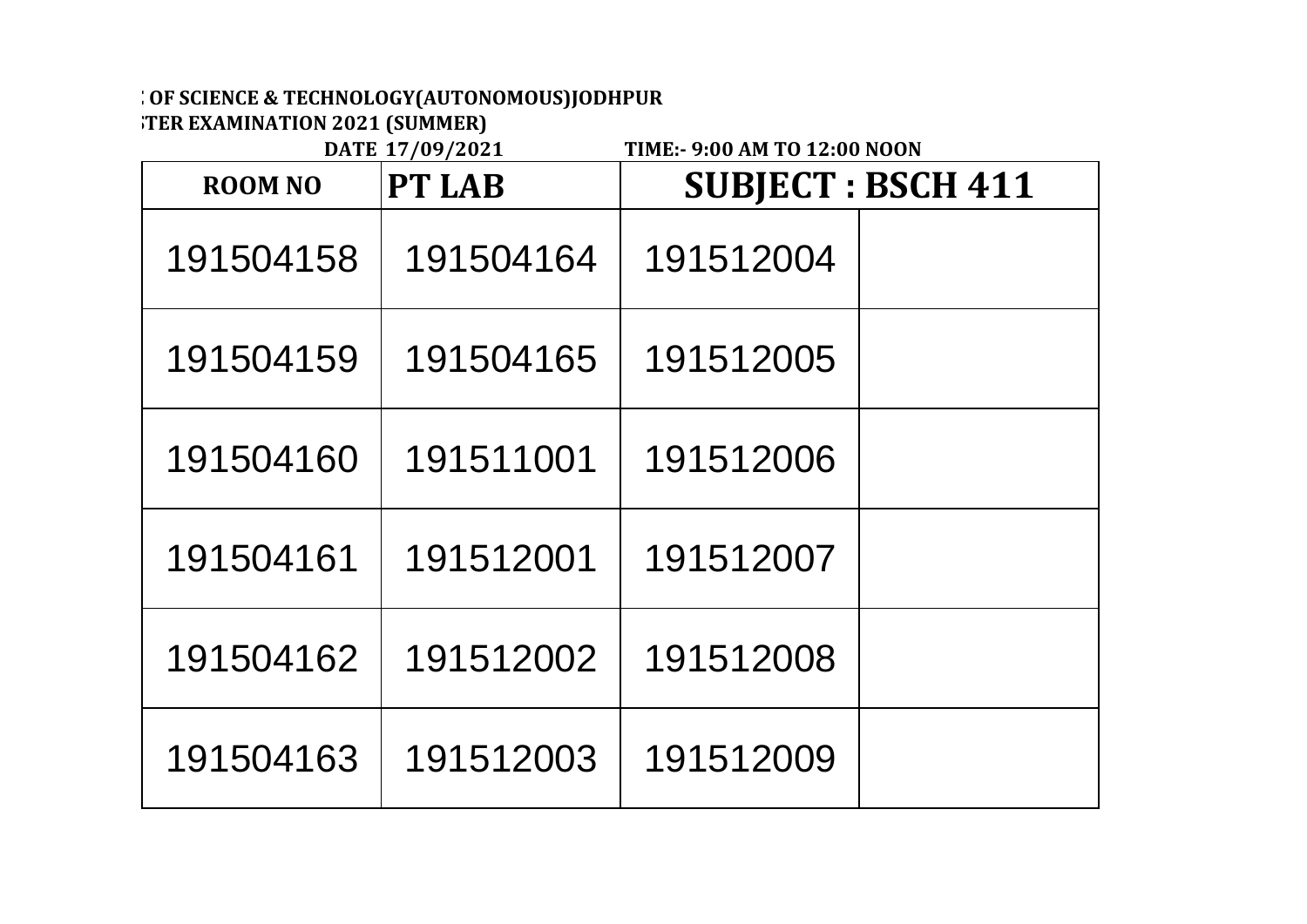**END SEMESTER EXAMINATION 2021 (SUMMER)**

**DATE 17/09/2021**

**TIME:- 9:00 AM TO 12:00 NOON**

**ROOM NO FF-6**

# **SUBJECT : BSCH 411**

 191501066 191501075 191501085 191501093 191501067 191501077 191501086 191501094 191501068 191501078 191501087 191501095 191501070 191501079 191501088 191501096 191501071 191501081 191501089 191501097 191501072 191501082 191501090 191501098 191501064 191501073 191501083 191501091 191501099 191501074 191501084 191501092 191501100 191501101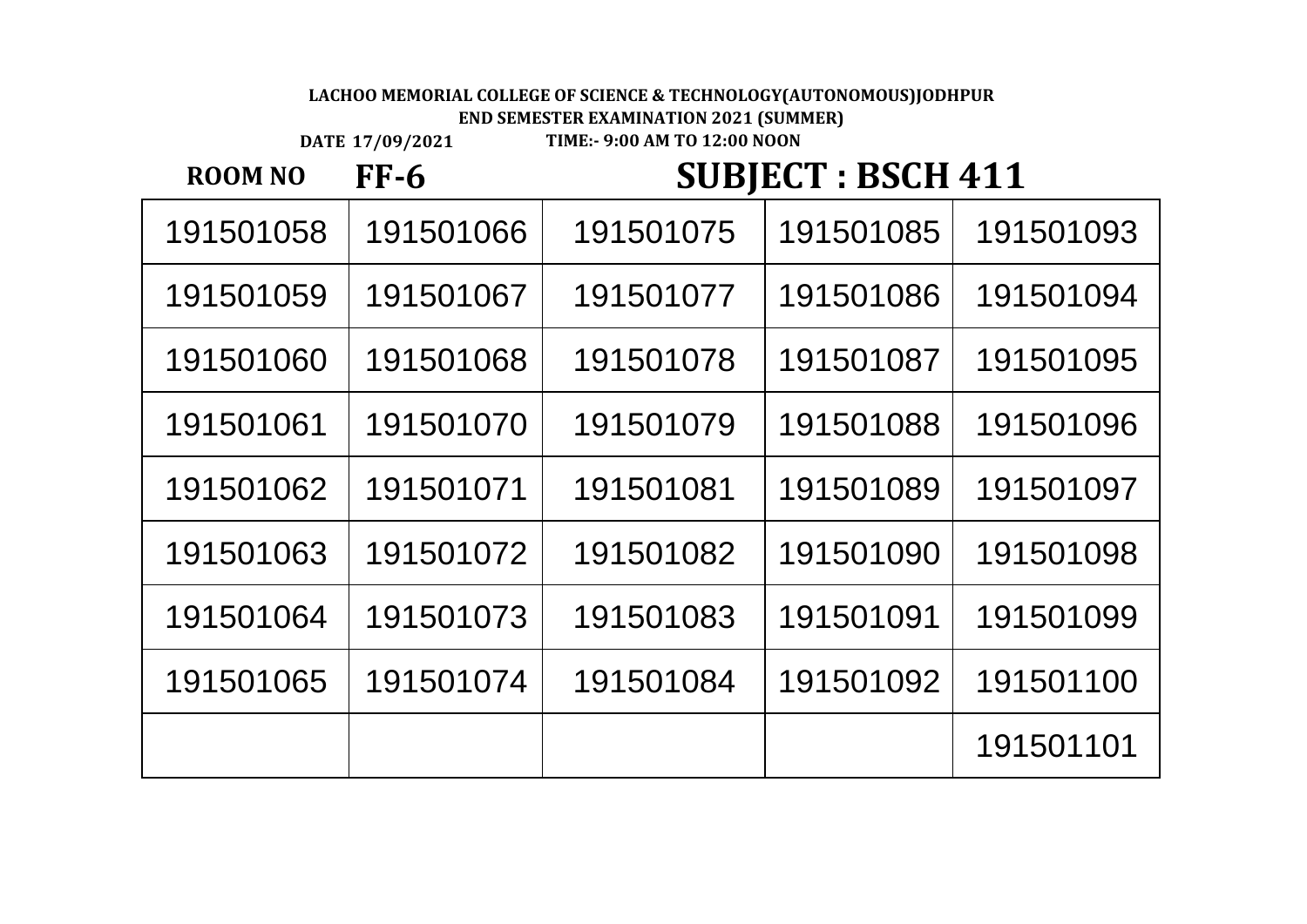# **LACHOO MEMORIAL COLLEGE OF SCIENCE & TECHNOLOGY END SEMESTER EXAMINATION 2021 (SE**<br>17/00/0004

|                  | DATE: 17/09/2021       |                |           | TIME : 9.00AM to 12.0               |
|------------------|------------------------|----------------|-----------|-------------------------------------|
| ROOM NO.         |                        | <b>ROLL NO</b> |           | <b>CLASS</b>                        |
| $FF-3$           | 191501001              | <b>TO</b>      | 191501021 |                                     |
| FF-4             | 191501022              | TO             | 191501041 |                                     |
| FF-5             | 191501042              | <b>TO</b>      | 191501057 |                                     |
| FF-6             | 191501058              | <b>TO</b>      | 191501101 |                                     |
|                  | 191501102              | <b>TO</b>      | 191501115 |                                     |
| FF-7             | 191502001              | <b>TO</b>      | 191502008 |                                     |
|                  | 191502009              | <b>TO</b>      | 191502015 |                                     |
| FF-8             | 191503001              | <b>TO</b>      | 191503013 |                                     |
| <b>FF-10</b>     | 191503014              | <b>TO</b>      | 191503034 | <b>BSCH 411/</b><br><b>BSCH 412</b> |
| GF-6             | 191503035              | TO             | 191503043 |                                     |
|                  | 191504001              | <b>TO</b>      | 191504011 |                                     |
| GF-8             | 191504012              | <b>TO</b>      | 191504033 |                                     |
| <b>SF-1</b>      | 191504034              | <b>TO</b>      | 191504046 |                                     |
| SF-2             | 191504047              | <b>TO</b>      | 191504059 |                                     |
| $SF-3$           | 191504060              | TO             | 191504080 |                                     |
| $SF-4$           | 191504081              | TO             | 191504096 |                                     |
| $GF-5$           | 191504097              | <b>TO</b>      | 191504108 |                                     |
| <b>PHY LAB-2</b> | 191504109              | TO             | 191504123 |                                     |
| <b>BOT LAB</b>   | 191504124              | <b>TO</b>      | 191504140 |                                     |
| <b>BIT LAB</b>   | 191504141              | <b>TO</b>      | 191504157 |                                     |
|                  | 191504158              | TO             | 191504165 |                                     |
| <b>PT LAB</b>    | 191511001<br>191512001 | TO             | 191512009 |                                     |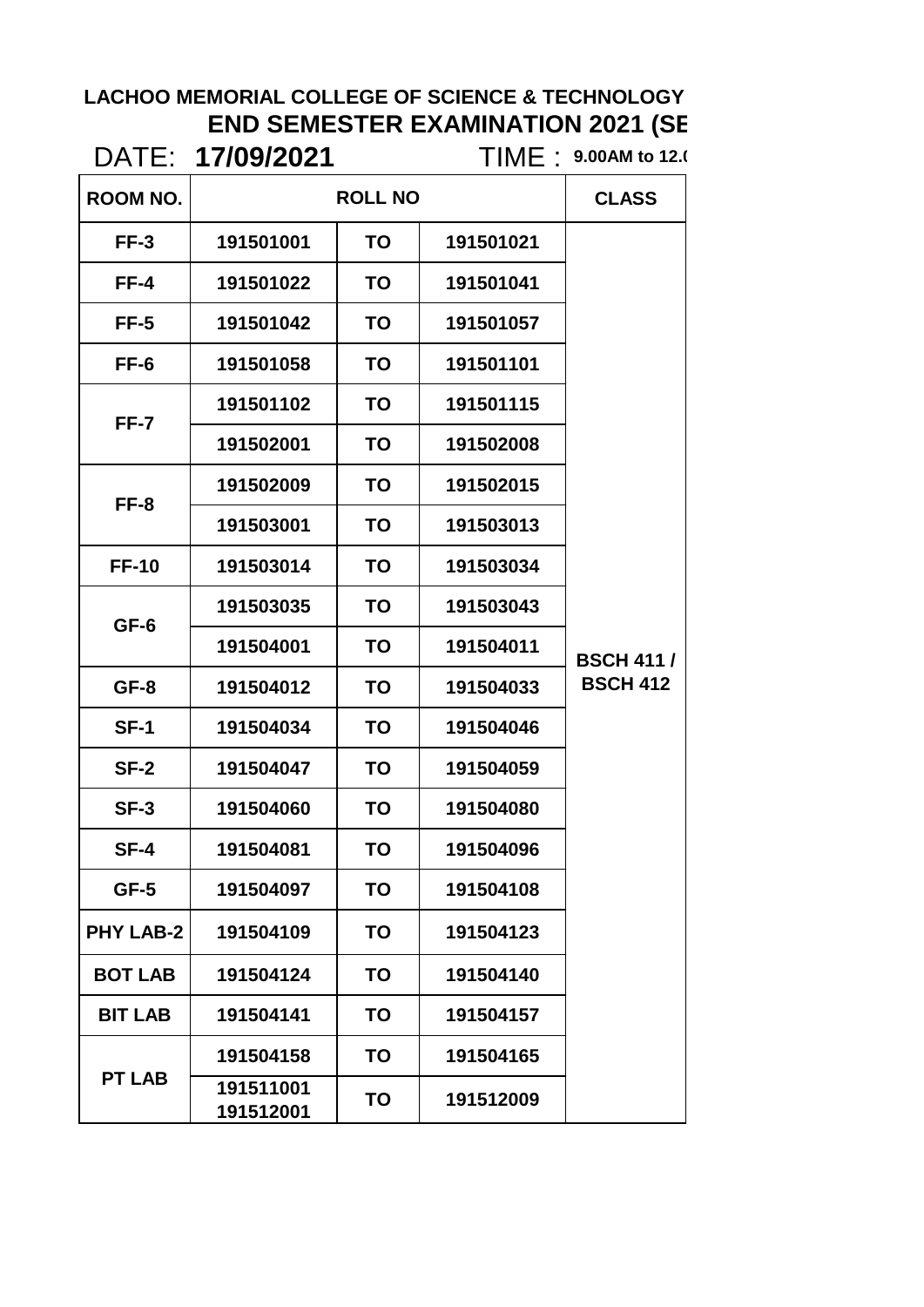### **LAUTONOMOUS),**<br> **PT END SEMESTER EXAMINATION 2021 (SEPT)**

**30 NOON** 

**GATE NO**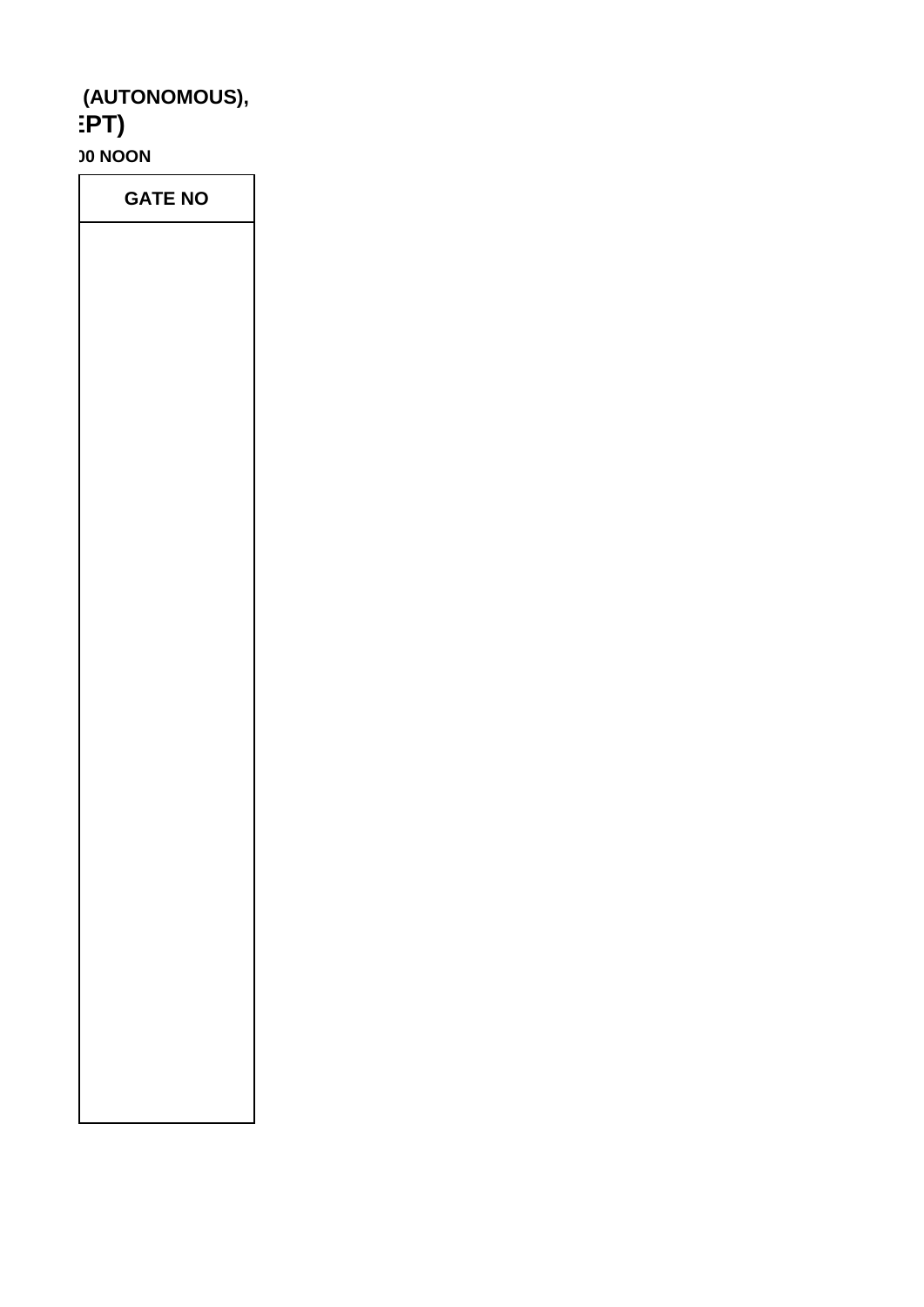#### **DATE 17/09/2021 ROOM NO GF-1 SUBJECT : MSBO 311 TIME:- 9:00 AM TO 10:00 AM LACHOO MEMORIAL COLLEGE OF SCIENCE & TECHNOLOGY(AUTONOMOUS)JODHPUR END SEMESTER EXAMINATION 2021 (SUMMER)**

| 191501001 | 191501006 | 191501011 | 191501016 |
|-----------|-----------|-----------|-----------|
| 191501002 | 191501007 | 191501012 | 191501017 |
| 191501003 | 191501008 | 191501013 | 191501018 |
| 191501004 | 191501009 | 191501014 | 191501019 |
| 191501005 | 191501010 | 191501015 | 191501020 |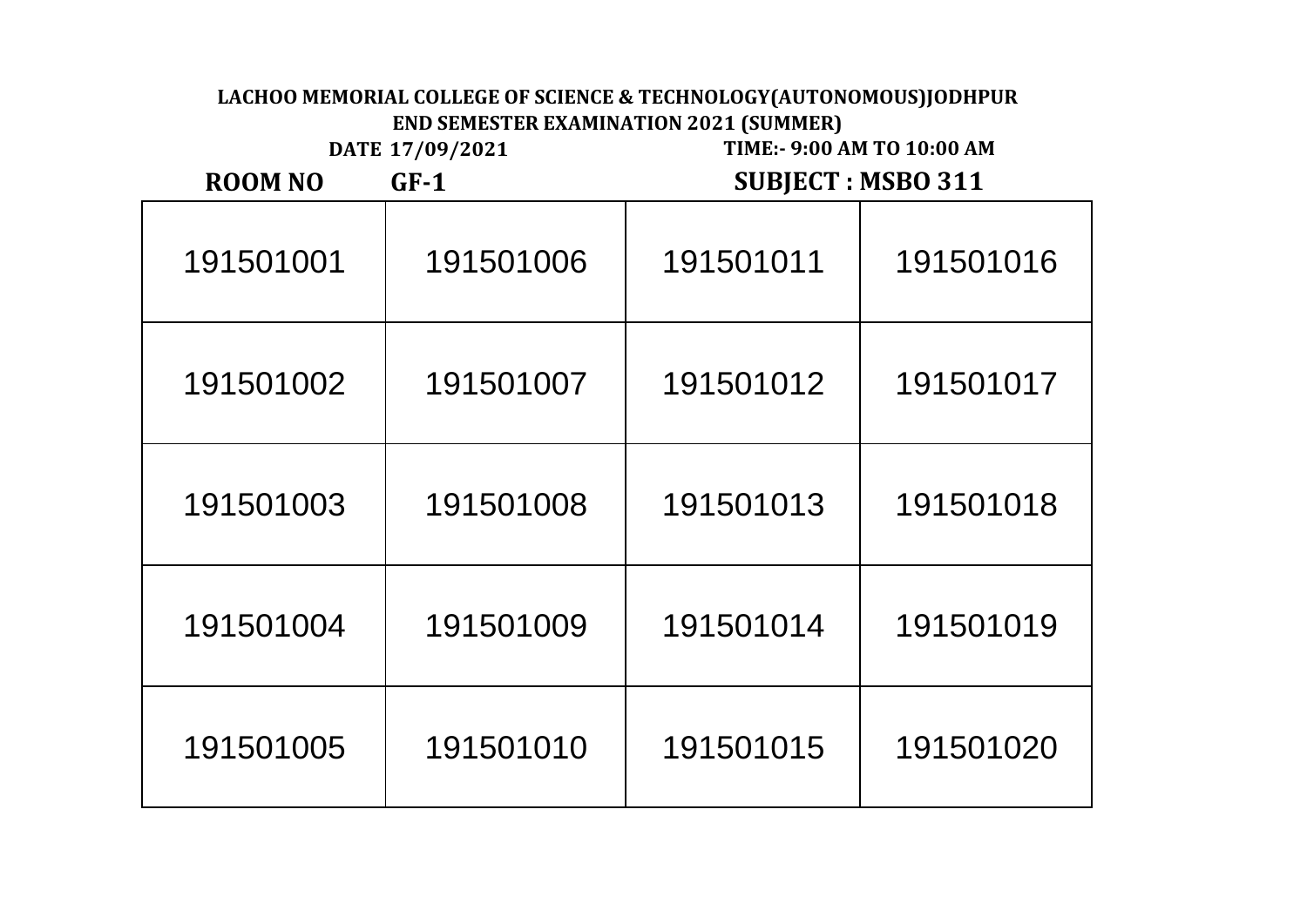**DATE 17/09/2021 TIME:- 9:00 AM TO 10:00 AM**

**ROOM NO GF-2**

**SUBJECT : MSBT 311/MSCH 311**

| 191302001 | 191302007                    | 191303003 | 191303008 |
|-----------|------------------------------|-----------|-----------|
| 191302002 | 191302008                    | 191303004 | 191303009 |
| 191302003 | 191302009                    | 191303005 | 191303010 |
| 191302004 | 191303001<br><b>MSCH 311</b> | 191303006 | 191303011 |
| 191302006 | 191303002                    | 191303007 | 191303012 |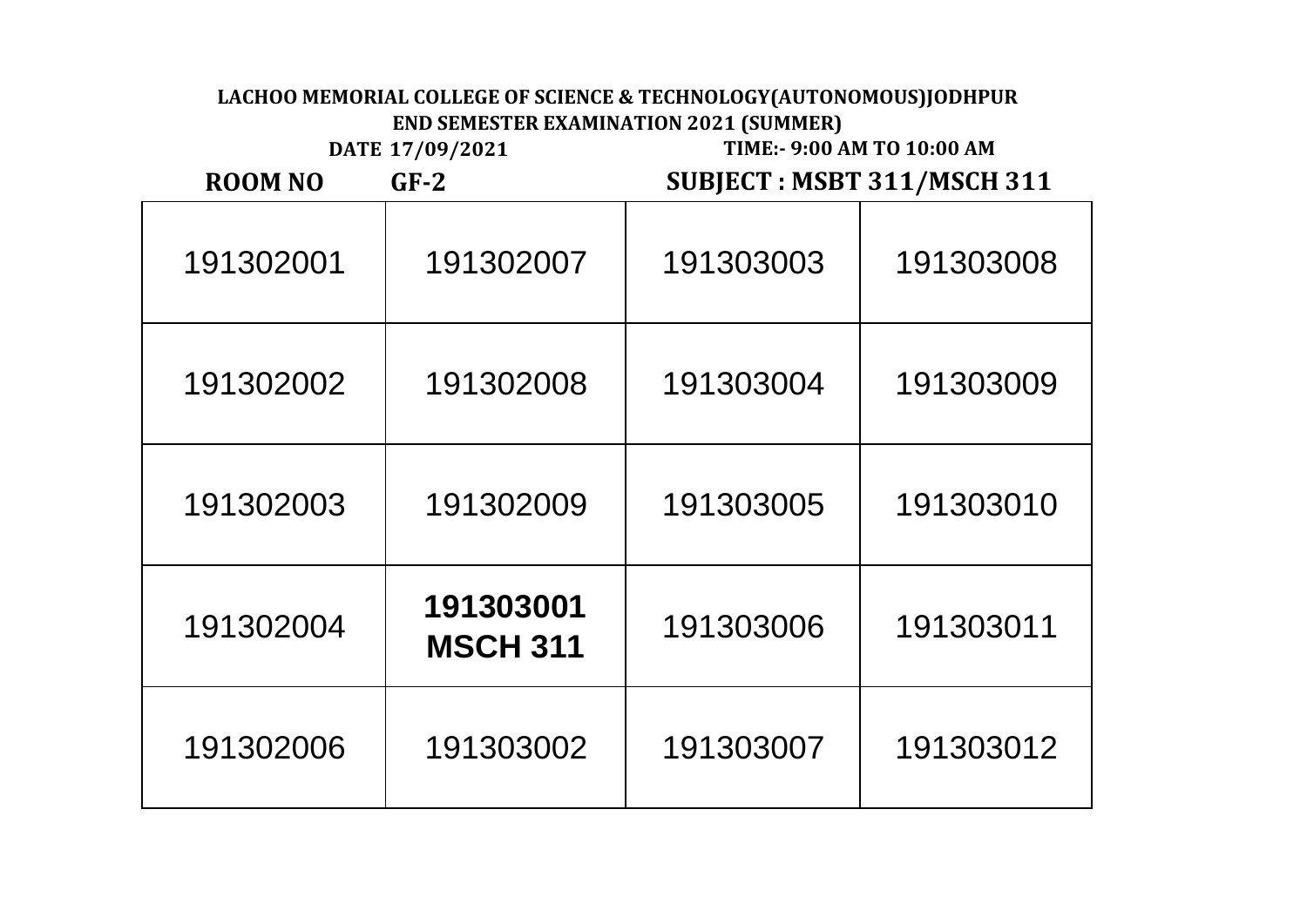**DATE 17/09/2021 TIME:- 9:00 AM TO 10:00 AM**

**ROOM NO GF- 3**

**SUBJECT : MSCH 311 /MSPH 311**

| 191303013 | 191303018 | 191303023                    | 191304005 |
|-----------|-----------|------------------------------|-----------|
| 191303014 | 191303019 | 191304001<br><b>MSPH 311</b> | 191304006 |
| 191303015 | 191303020 | 191304002                    | 191304007 |
| 191303016 | 191303021 | 191304003                    | 191304008 |
| 191303017 | 191303022 | 191304004                    | 191304009 |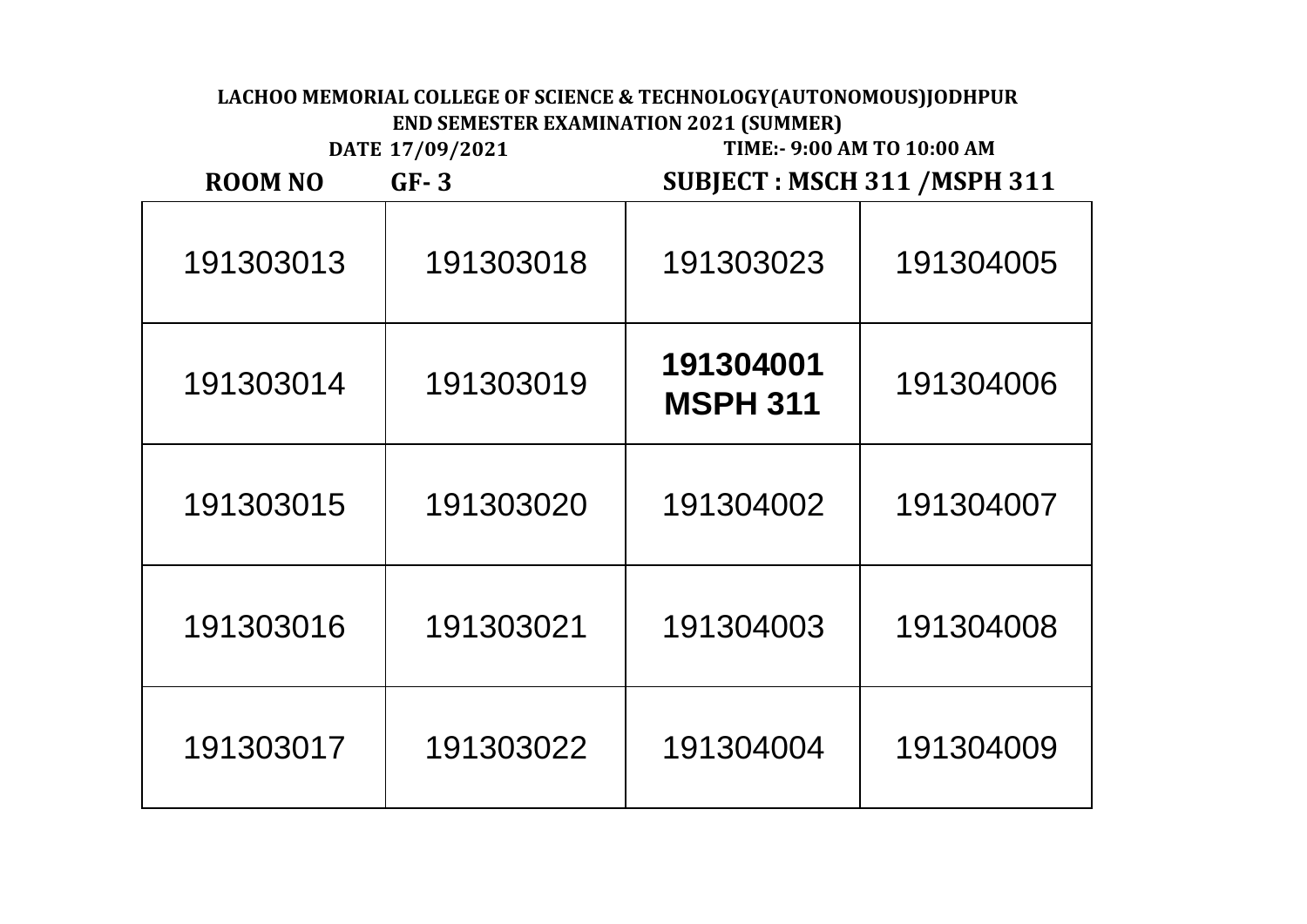**DATE 17/09/2021 TIME:- 9:00 AM TO 10:00 AM**

**ROOM NO GF- 4**

### **SUBJECT : MSPH 311/MSZO 311**

| 191304010 | 191304015 | 191305001<br><b>MSZO 311</b> | 191305006 |
|-----------|-----------|------------------------------|-----------|
| 191304011 | 191304016 | 191305002                    | 191305007 |
| 191304012 | 191304017 | 191305003                    | 191305009 |
| 191304013 | 191304018 | 191305004                    | 191305010 |
| 191304014 | 191304019 | 191305005                    | 191305011 |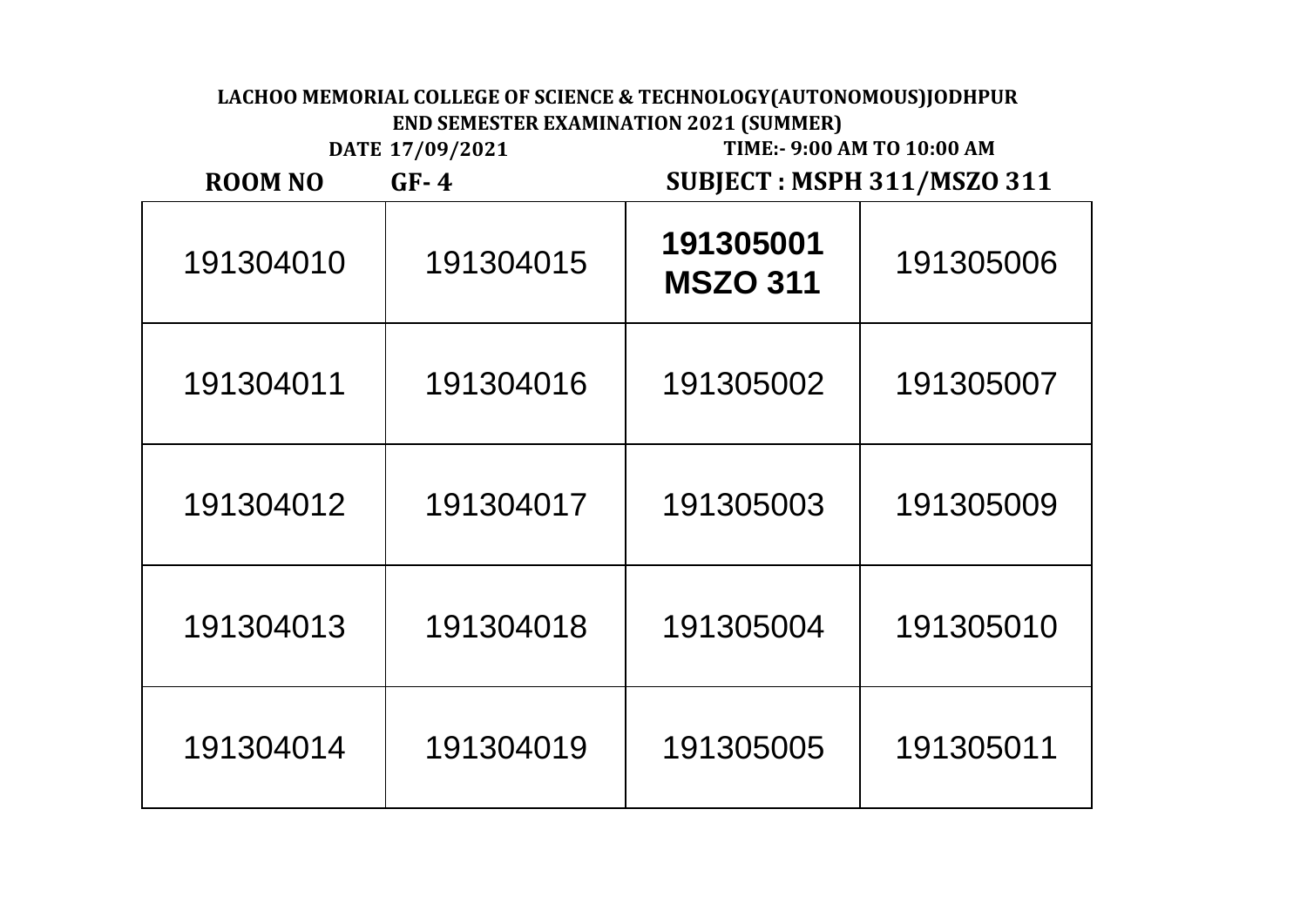**DATE 17/09/2021 TIME:- 9:00 AM TO 10:00 AM**

**SUBJECT : MSZO 311/MSMT 311**

┑

| $FF-1$ |
|--------|
|        |

| 191305012 | 191305017 | 191305022 | 191306001<br><b>MSMT 311</b> |
|-----------|-----------|-----------|------------------------------|
| 191305013 | 191305018 | 191305023 | 191306002                    |
| 191305014 | 191305019 | 191305024 | 191306003                    |
| 191305015 | 191305020 | 191305025 | 191306004                    |
| 191305016 | 191305021 | 191305026 | 191306005                    |